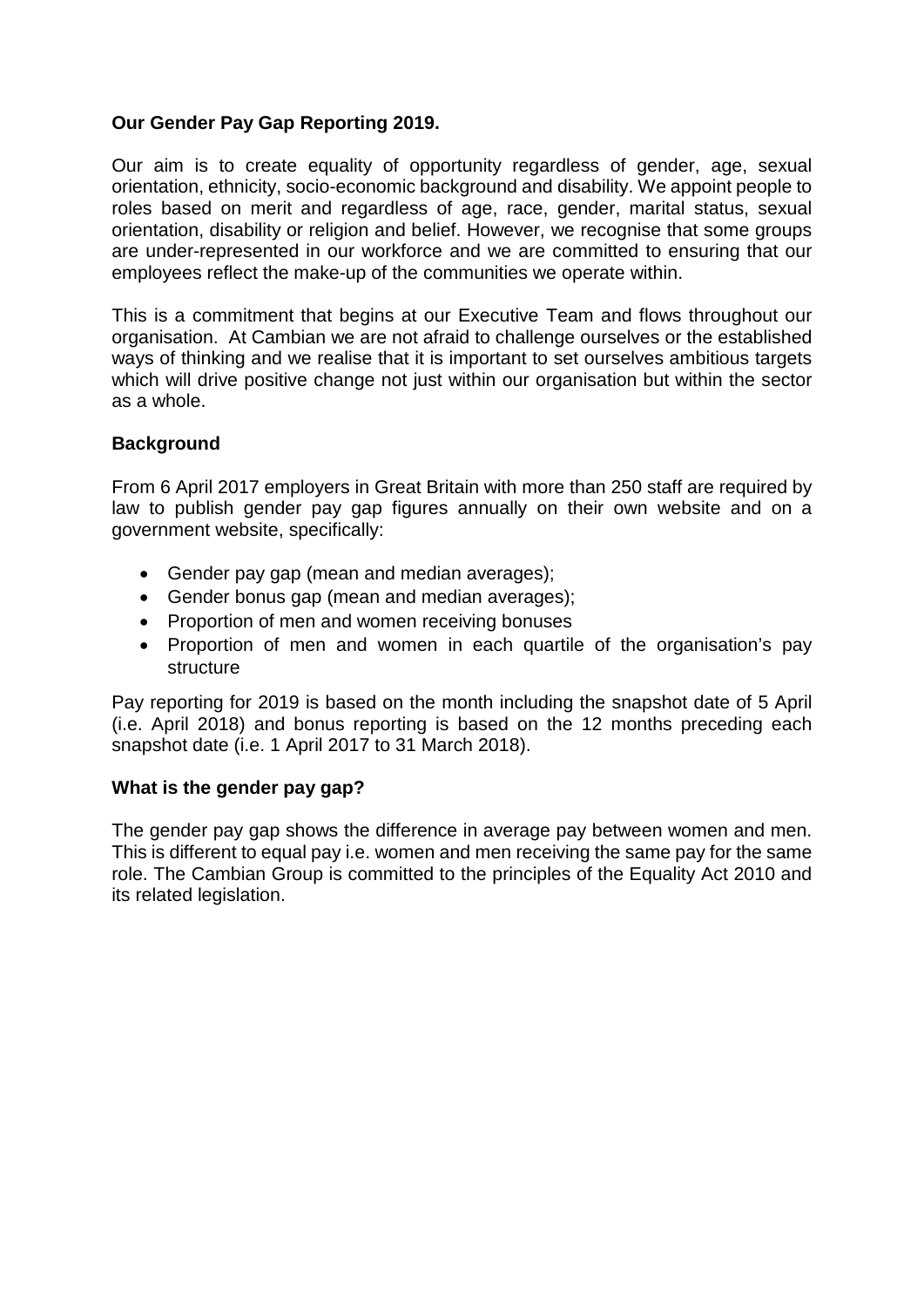### **What do we report?**

The Cambian Group has four companies that employ more than 250 employees. For the 2018/19 period, these were the following:

- Cambian Autism Services Limited (CASL)
- Cambian Asperger Syndrome Services Limited (CASSL)
- Cambian Childcare Limited (CCL)
- Cambian Whinfell School Limited (CWSL)

The Cambian Group as an organisation believe in transparency and as such we welcome the opportunity to present our gender pay gap report across our group.

### **What is our position?**

|                         | <b>All entities</b> | <b>CASL</b> | <b>CASSL</b>  | CCL        | <b>CWSL</b> |
|-------------------------|---------------------|-------------|---------------|------------|-------------|
| Mean gender pay gap     | 12.2%               | $1.4\%$     | 12.0%         | 1.9%       | 8.2%        |
| Median gender pay gap   | $3.0\%$             | $3.0\%$     | 4.3%          | 2.3%       | 5.0%        |
| Mean bonus gap          | 45.2%               | (23.4%)     | (60.7%)       | 30.6%      | $(10.3\%)$  |
| Median bonus gap        | (10.3%)             | (2.3%)      | $(350.0\%)^*$ | $(33.3\%)$ | $0.0\%$     |
| Male bonus proportion   | 11.0%               | 1.7%        | 3.3%          | 14.6%      | 10.9%       |
| Female bonus proportion | $9.0\%$             | 2.2%        | 1.6%          | 13.5%      | 7.5%        |

| Quartile (Female%/Male%) | <b>All entities</b> | <b>CASL</b> | <b>CASSL</b> | CCL       | CWSL      |
|--------------------------|---------------------|-------------|--------------|-----------|-----------|
| Upper: 75-100%           | 67.2/32.8           | 68.7/31.3   | 63.9/36.1    | 68.0/32.0 | 70.7/29.3 |
| Upper Middle: 50-75%     | 68.1/31.9           | 63.0/37.0   | 76.7/23.3    | 67.6/32.4 | 59.6/40.4 |
| Lower Middle: 25-50%     | 68.0/32.0           | 65 9/34 1   | 75.6/24.4    | 71 3/28 7 | 65.0/35.0 |
| Lower: 0-25%             | 74.8/25.2           | 71.1/28.9   | 77.9/22.1    | 72.0/28.0 | 80 3/19 7 |

\*This gap is heightened by a small number of bonuses paid in the relevant period

### **What are the explanations for any gaps?**

On a Group basis, the primary cause of the gender pay gap is that there are more female than male employees in lower paid roles. This is particularly notable in the Group Central function.

The UK Office for National Statistics reported a 17.9% mean gender pay gap across all industries in 2018. Our mean gender pay gap is therefore lower than the national average\*

The primary cause of the mean bonus gap is incentive based pay within certain central teams that are predominately male. Across the group, more women received bonuses within the relevant period.

\*Office for National Statistics, "Gender pay gap in the UK: 2018", 25 October 2018, www.ons.gov.uk/